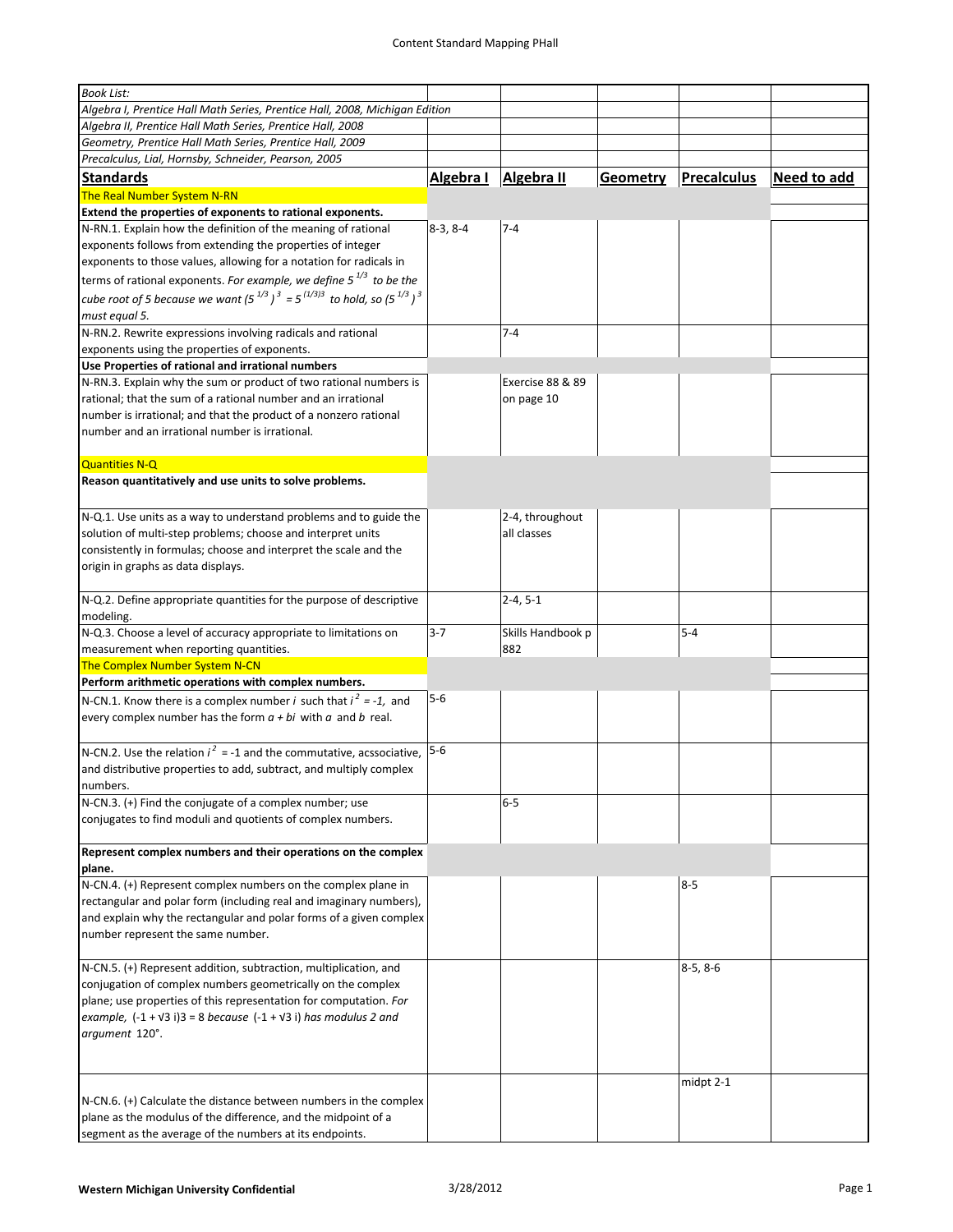| Use complex numbers in polynomial identities and equations.                                                                                                                                                                                                                                                                        |                 |                             |                |  |
|------------------------------------------------------------------------------------------------------------------------------------------------------------------------------------------------------------------------------------------------------------------------------------------------------------------------------------|-----------------|-----------------------------|----------------|--|
| N-CN.7. Solve quadratic equations with real coefficients that have<br>complex solutions.                                                                                                                                                                                                                                           | 5-8             |                             |                |  |
| N-CN.8. (+) Extend polynomial identities to the complex numbers.<br>For example, rewrite $x^2 + 4$ as $(x + 2i)(x - 2i)$ .                                                                                                                                                                                                         | $6 - 5$         |                             |                |  |
| N-CN.9. (+) Know the Fundamental Theorem of Algebra; show that                                                                                                                                                                                                                                                                     | $6-6$           |                             |                |  |
| it is true for quadratic polynomials.                                                                                                                                                                                                                                                                                              |                 |                             |                |  |
| <b>Vector and Matrix Quantities N-VM</b>                                                                                                                                                                                                                                                                                           |                 |                             |                |  |
| Represent and model with vector quantities.                                                                                                                                                                                                                                                                                        |                 |                             |                |  |
| N-VM.1. (+) Recognize vector quantities as having both magnitude<br>and direction. Represent vector quantities by directed line<br>segments, and use appropriate symbols for vectors and their<br>magnitudes (e.g., $\mathbf{v}$ , $\ \mathbf{v}\ $ , $\ \mathbf{v}\ $ , $\nu$ ).                                                  |                 |                             | $8-3$          |  |
| N-VM.2. (+) Find the components of a vector by subtracting the<br>coordinates of an initial point from the coordinates of a terminal<br>point.                                                                                                                                                                                     |                 |                             | $8 - 3$        |  |
| N-VM.3. (+) Solve problems involving velocity and other quantities<br>that can be represented by vectors.                                                                                                                                                                                                                          |                 |                             | $8 - 4$        |  |
| Perform operations on vectors.                                                                                                                                                                                                                                                                                                     |                 |                             |                |  |
| N-VM.4. (+) Add and subtract vectors.                                                                                                                                                                                                                                                                                              |                 |                             |                |  |
| N-VM.4.a. Add vectors end-to-end, component-wise, and by the<br>parallelogram rule. Understand that the magnitude of a sum of two<br>vectors is typically not the sum of the magnitudes.                                                                                                                                           |                 | 9-4 (cover<br>Exercise #31) | $8 - 3$        |  |
| N-VM.4.b. Given two vectors in magnitude and direction form,<br>determine the magnitude and direction of their sum.                                                                                                                                                                                                                |                 | $9 - 4$                     | $8 - 3, 8 - 4$ |  |
| N-VM.4.c. Understand vector subtraction $v - w$ as $v + (-w)$ , where<br>$-w$ is the additive inverse of w, with the same magnitude as w and<br>pointing in the opposite direction. Represent vector subtraction<br>graphically by connecting the tips in the appropriate order, and<br>perform vector subtraction component-wise. |                 |                             | $8 - 3$        |  |
| N-VM.5. (+) Multiply a vector by a scalar.                                                                                                                                                                                                                                                                                         |                 |                             |                |  |
| N-VM.5.a. Represent scalar multiplication graphically by scaling<br>vectors and possibly reversing their direction; perform scalar<br>multiplication component-wise, e.g., as $c(vx, vy) = (cvx, cvy)$ .                                                                                                                           |                 |                             | $8 - 3$        |  |
| N-VM.5.b. Compute the magnitude of a scalar multiple cv using<br>$  cv   =  c v$ . Compute the direction of cv knowing that when $ c v$<br>$\neq$ 0, the direction of cv is either along v (for c > 0) or against v (for c<br>$< 0$ ).                                                                                             |                 |                             | $8-3, 8-4$     |  |
| Perform operations on matrices and use matrices in applications.                                                                                                                                                                                                                                                                   |                 |                             |                |  |
| N-VM.6. (+) Use matrices to represent and manipulate data, e.g., to<br>represent payoffs or incidence relationships in a network.                                                                                                                                                                                                  | $4 - 1$         |                             |                |  |
| N-VM.7. (+) Multiply matrices by scalars to produce new matrices,<br>e.g., as when all of the payoffs in a game are doubled.                                                                                                                                                                                                       | $4 - 3$         |                             |                |  |
| N-VM.8. (+) Add, subtract, and multiply matrices of appropriate<br>dimensions.                                                                                                                                                                                                                                                     | $4-2, 4-3$      |                             | $9 - 7$        |  |
| N-VM.9. (+) Understand that, unlike multiplication of numbers,<br>matrix multiplication for square matrices is not a commutative<br>operation, but still satisfies the associative and distributive<br>properties.                                                                                                                 | $4 - 3$         |                             | $9 - 7$        |  |
| N-VM.10. (+) Understand that the zero and identity matrices play a<br>role in matrix addition and multiplication similar to the role of 0 and<br>1 in the real numbers. The determinant of a square matrix is<br>nonzero if and only if the matrix has a multiplicative inverse.                                                   | $4-2, 4-3, 4-5$ |                             | $9 - 8$        |  |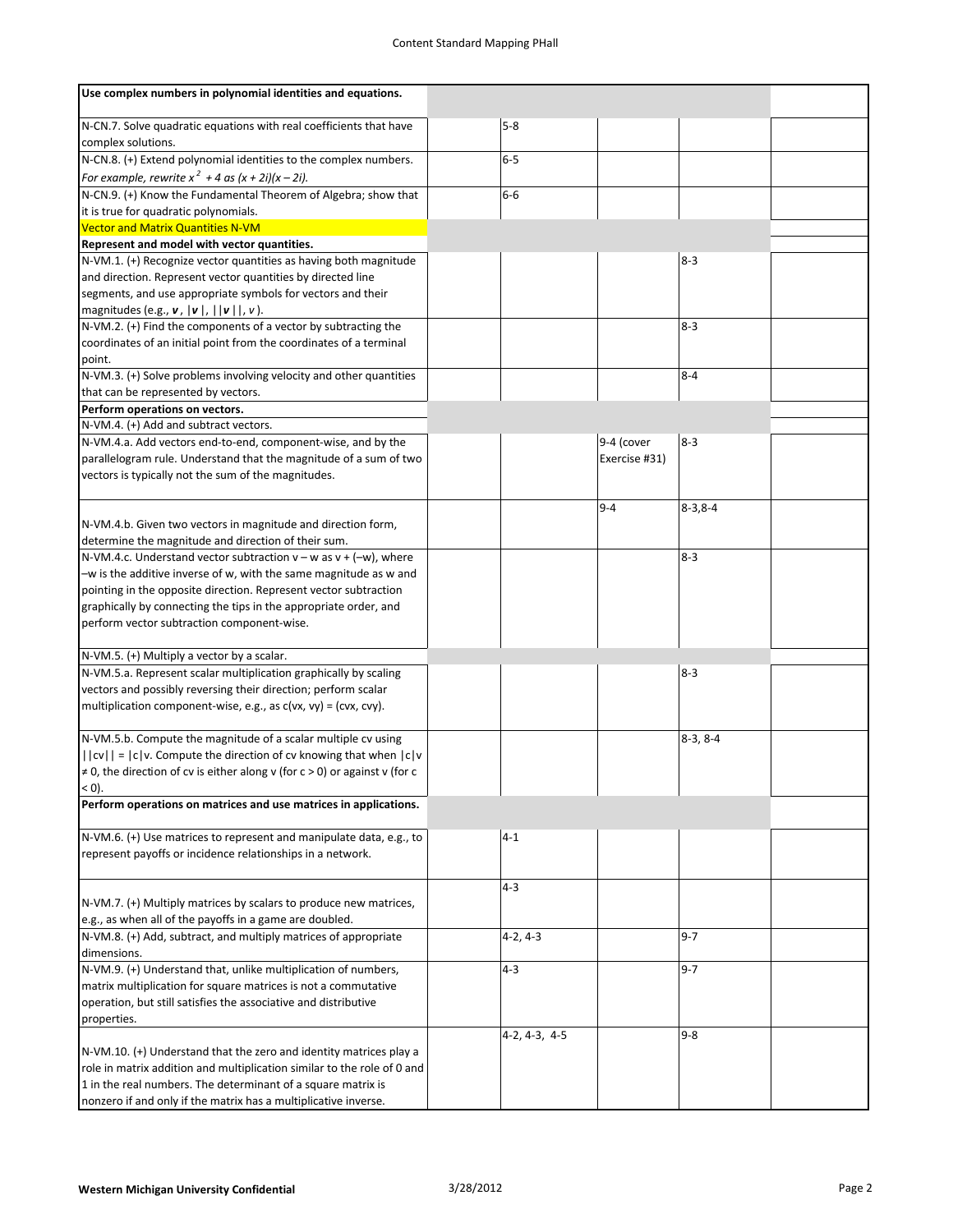|                                                                                                                                 |                 | $4 - 7$         |         | $9 - 8$          |  |
|---------------------------------------------------------------------------------------------------------------------------------|-----------------|-----------------|---------|------------------|--|
| N-VM.11. (+) Multiply a vector (regarded as a matrix with one                                                                   |                 |                 |         |                  |  |
| column) by a matrix of suitable dimensions to produce another                                                                   |                 |                 |         |                  |  |
|                                                                                                                                 |                 |                 |         |                  |  |
| vector. Work with matrices as transformations of vectors.                                                                       |                 |                 |         |                  |  |
| N-VM.12. (+) Work with $2 \times 2$ matrices as a transformations of the                                                        |                 | 4-4 & Ex. 51 p. |         |                  |  |
| plane, and interpret the absolute value of the determinant in terms                                                             |                 | 205             |         |                  |  |
| of area.                                                                                                                        |                 |                 |         |                  |  |
| Seeing Structure in Expressions A-SSE                                                                                           |                 |                 |         |                  |  |
| Interpret the structure of expressions.                                                                                         |                 |                 |         |                  |  |
| A-SSE.1. Interpret expressions that represent a quantity in terms of                                                            |                 |                 |         |                  |  |
| its context. <sup>★</sup>                                                                                                       |                 |                 |         |                  |  |
|                                                                                                                                 |                 |                 |         |                  |  |
| A-SSE.1.a. Interpret parts of an expression, such as terms, factors,                                                            | $2 - 4$         | $1 - 2$         |         |                  |  |
| and coefficients.                                                                                                               |                 |                 |         |                  |  |
| A=SSE.1.b. Interpret complicated expressions by viewing one or                                                                  | $2 - 4$         |                 |         |                  |  |
| more of their parts as a single entity. For example, interpret P(1+r)n                                                          |                 |                 |         |                  |  |
| as the product of P and a factor not depending on P.                                                                            |                 |                 |         |                  |  |
|                                                                                                                                 |                 |                 |         |                  |  |
| A-SSE.2. Use the structure of an expression to identify ways to                                                                 | $9-7, 9-8$      |                 |         |                  |  |
| rewrite it. For example, see $x^4 - y^4$ as $(x^2)^2 - (y^2)^2$ , thus                                                          |                 |                 |         |                  |  |
|                                                                                                                                 |                 |                 |         |                  |  |
| recognizing it as a difference of squares that can be factored as $(x^2)$                                                       |                 |                 |         |                  |  |
| $-y^2$ )(x <sup>2</sup> + y <sup>2</sup> ).                                                                                     |                 |                 |         |                  |  |
| Write expressions in equivalent forms to solve problems.                                                                        |                 |                 |         |                  |  |
| A-SSE.3. Choose and produce an equivalent form of an expression                                                                 |                 |                 |         |                  |  |
| to reveal and explain properties of the quantity represented by the                                                             |                 |                 |         |                  |  |
|                                                                                                                                 |                 |                 |         |                  |  |
| expression. $\star$                                                                                                             |                 |                 |         |                  |  |
| A-SSE.3.a. Factor a quadratic expression to reveal the zeros of the                                                             | $10-2$          |                 |         |                  |  |
| function it defines.                                                                                                            |                 |                 |         |                  |  |
| A-SSE.b. Complete the square in a quadratic expression to reveal                                                                | $10-5$          | $5 - 7$         |         |                  |  |
| the maximum or minimum value of the function it defines.                                                                        |                 |                 |         |                  |  |
|                                                                                                                                 |                 |                 |         |                  |  |
| A-SSE.c. Use the properties of exponents to transform expressions                                                               | 8-2 to 8-5      |                 |         |                  |  |
| for exponential functions. For example the expression 1.15t can be                                                              |                 |                 |         |                  |  |
|                                                                                                                                 |                 |                 |         |                  |  |
| rewritten as $(1.151/12)12t \approx 1.01212t$ to reveal the approximate                                                         |                 |                 |         |                  |  |
| equivalent monthly interest rate if the annual rate is 15%.                                                                     |                 |                 |         |                  |  |
|                                                                                                                                 |                 |                 |         |                  |  |
|                                                                                                                                 | $11-5$ (use)    |                 |         | 11-3 (derive and |  |
| A-SSE.4. Derive the formula for the sum of a finite geometric series                                                            |                 |                 |         | use)             |  |
| (when the common ratio is not 1), and use the formula to solve                                                                  |                 |                 |         |                  |  |
| problems. For example, calculate mortgage payments. *                                                                           |                 |                 |         |                  |  |
| <b>Arithmetic with Polynomials and Rational Expressions A-APR</b>                                                               |                 |                 |         |                  |  |
|                                                                                                                                 |                 |                 |         |                  |  |
|                                                                                                                                 |                 |                 |         |                  |  |
| Perform arithmetic operations on polynomials.                                                                                   |                 |                 |         |                  |  |
| A-APR.1. Understand that polynomials form a system analogous to                                                                 | $9-1, 9-2$      | $6 - 1$         |         |                  |  |
| the integers, namely, they are closed under the operations of                                                                   |                 |                 |         |                  |  |
| addition, subtraction, and multiplication; add, subtract, and                                                                   |                 |                 |         |                  |  |
| multiply polynomials.                                                                                                           |                 |                 |         |                  |  |
| Understand the relationship between zeros and factors of                                                                        |                 |                 |         |                  |  |
| polynomials.                                                                                                                    |                 |                 |         |                  |  |
|                                                                                                                                 | Ch <sub>9</sub> | 6-3             |         | $3 - 2$          |  |
| A-APR.2. Know and apply the Remainder Theorem: For a                                                                            |                 |                 |         |                  |  |
| polynomial $p(x)$ and a number $a$ , the remainder on division by $x -$                                                         |                 |                 |         |                  |  |
|                                                                                                                                 |                 |                 |         |                  |  |
| a is $p(a)$ , so $p(a)$ = 0 if and only if $(x - a)$ is a factor of $p(x)$ .                                                    |                 |                 |         |                  |  |
| A-APR.3. Identify zeros of polynomials when suitable factorizations                                                             |                 |                 |         | $3-3, 3-4$       |  |
| are available, and use the zeros to construct a rough graph of the                                                              |                 |                 |         |                  |  |
| function defined by the polynomial.                                                                                             |                 |                 |         |                  |  |
| Use polynomial identities to solve problems.                                                                                    |                 |                 |         |                  |  |
| A-APR.4. Prove polynomial identities and use them to describe                                                                   | $3-9$           |                 | $7 - 2$ |                  |  |
| numerical relationships. For example, the polynomial identity ( $x^2 +$                                                         |                 |                 |         |                  |  |
| $y^2$ ) <sup>2</sup> = (x <sup>2</sup> - y <sup>2</sup> ) <sup>2</sup> + (2xy) <sup>2</sup> can be used to generate Pythagorean |                 |                 |         |                  |  |
| triples.                                                                                                                        |                 |                 |         |                  |  |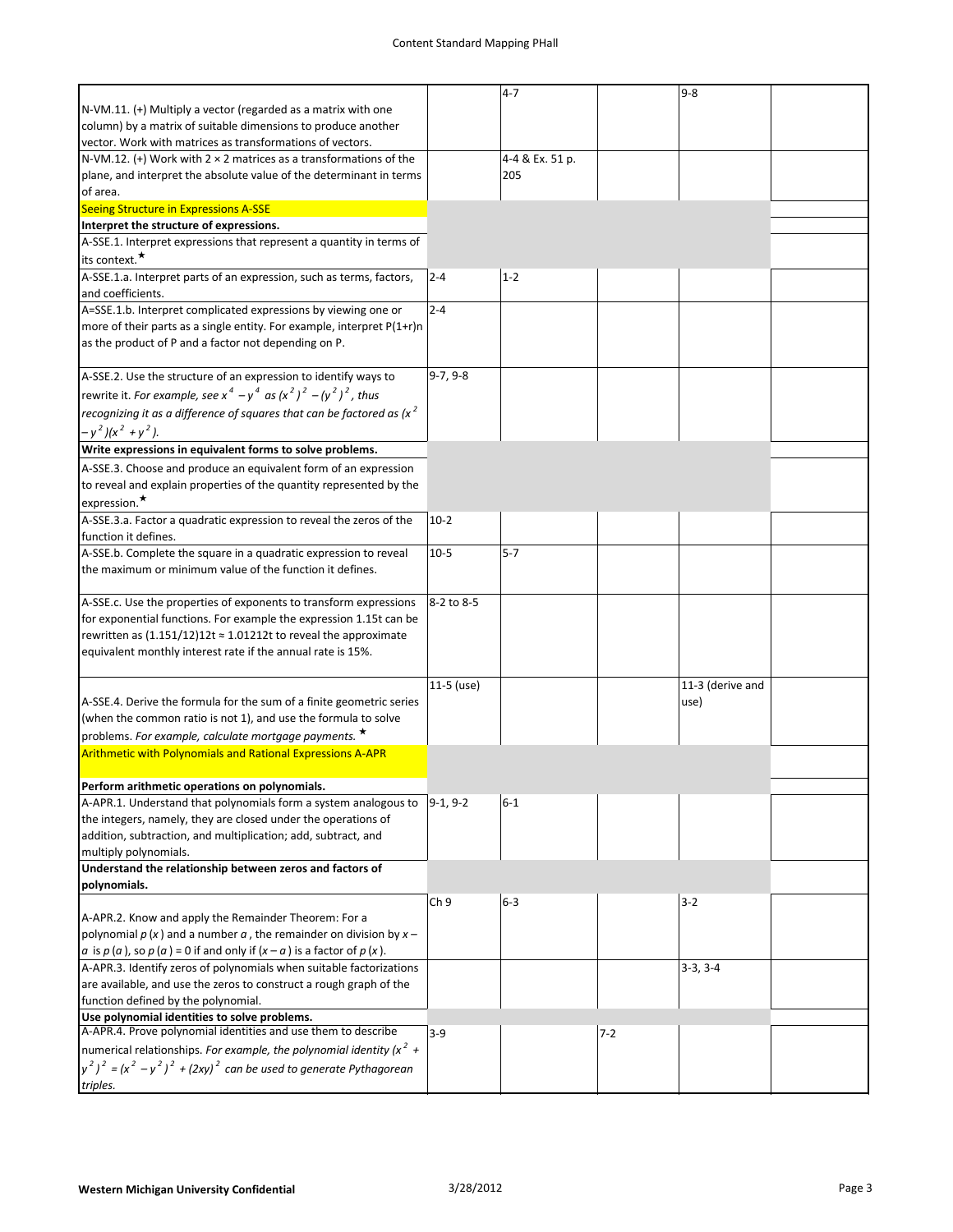| # A-APR.5. (+) Know and apply the Binomial Theorem for the                                          |                            | 6-8     | $11 - 4$ |       |
|-----------------------------------------------------------------------------------------------------|----------------------------|---------|----------|-------|
|                                                                                                     |                            |         |          |       |
| expansion of $(x + y)n$ in powers of x and y for a positive integer n,                              |                            |         |          |       |
| where x and y are any numbers, with coefficients determined for                                     |                            |         |          |       |
| example by Pascal's Triangle.1                                                                      |                            |         |          |       |
| Rewrite rational expressions.                                                                       |                            |         |          |       |
|                                                                                                     | $2-1, 2-2, 12-$            |         |          |       |
| A-APR.6. Rewrite simple rational expressions in different forms;                                    | 4, 12-4                    |         |          |       |
| write $\frac{a(x)}{b(x)}$ in the form $q(x) + \frac{r(x)}{b(x)}$ , where $a(x)$ , $b(x)$ , $q(x)$ , |                            |         |          |       |
| and $r(x)$ are polynomials with the degree of $r(x)$ less than the                                  |                            |         |          |       |
|                                                                                                     |                            |         |          |       |
| degree of $b(x)$ , using inspection, long division, or, for the more                                |                            |         |          |       |
| complicated examples, a computer algebra system.                                                    |                            |         |          |       |
| A-APR.7. (+) Understand that rational expressions form a system                                     |                            |         |          |       |
| analogous to the rational numbers, closed under addition,                                           |                            |         |          |       |
| subtraction, multiplication, and division by a nonzero rational                                     |                            |         |          |       |
| expression; add, subtract, multiply, and divide rational expressions.                               |                            |         |          |       |
|                                                                                                     |                            |         |          | extra |
| <b>Creating Equations* A-CED</b>                                                                    |                            |         |          |       |
| Create equations that describe numbers or relationships.                                            |                            |         |          |       |
|                                                                                                     | $3 - 1$                    |         |          |       |
| A-CED.1. Create equations and inequalities in one variable and use                                  |                            |         |          |       |
| them to solve problems. Include equations arising from linear and                                   |                            |         |          |       |
|                                                                                                     |                            |         |          |       |
| quadratic functions, and simple rational and exponential functions.                                 |                            |         |          |       |
| A-CED.2. Create equations in two or more variables to represent                                     | $4-1$                      |         |          |       |
| relationships between quantities; graph equations on coordinate                                     |                            |         |          |       |
| axes with labels and scales.                                                                        |                            |         |          |       |
| A-CED.3. Represent constraints by equations or inequalities, and by                                 |                            | $3 - 4$ |          |       |
| systems of equations and/or inequalities, and interpret solutions as                                |                            |         |          |       |
| viable or nonviable options in a modeling context. For example,                                     |                            |         |          |       |
| represent inequalities describing nutritional and cost constraints on                               |                            |         |          |       |
| combinations of different foods.                                                                    |                            |         |          |       |
|                                                                                                     |                            |         |          |       |
|                                                                                                     | Activity                   | $1 - 3$ |          |       |
|                                                                                                     |                            |         |          |       |
|                                                                                                     | Transforming               |         |          |       |
| A-CED.4. Rearrange formulas to highlight a quantity of interest,                                    | Equations p.               |         |          |       |
| using the same reasoning as in solving equations. For example,                                      | 140-1                      |         |          |       |
| rearrange Ohm's law V = IR to highlight resistance R.                                               |                            |         |          |       |
| Reasoning with Equations and Inequalities A-REI                                                     |                            |         |          |       |
| Understanding solving equations as a process of reasoning and                                       |                            |         |          |       |
| explain the reasoning.                                                                              |                            |         |          |       |
|                                                                                                     | $3-1, 3-2$                 |         |          |       |
| A-REI.1. Explain each step in solving a simple equation as following                                |                            |         |          |       |
| from the equality of numbers asserted at the previous step, starting                                |                            |         |          |       |
| from the assumption that the original equation has a solution.                                      |                            |         |          |       |
| Construct a viable argument to justify a solution method.                                           |                            |         |          |       |
|                                                                                                     | $12 - 2$                   |         |          |       |
| A-REI.2. Solve simple rational and radical equations in one variable,                               |                            |         |          |       |
| and give examples showing how extraneous solutions may arise.                                       |                            |         |          |       |
|                                                                                                     |                            |         |          |       |
| Solve equations and inequalities in one variable.                                                   |                            |         |          |       |
|                                                                                                     | $3-1, 3-2, 3-3,  1-3, 1-4$ |         |          |       |
| A-REI.3. Solve linear equations and inequalities in one variable,                                   | $3-6, 4-1$                 |         |          |       |
| including equations with coefficients represented by letters.                                       | through 4-6                |         |          |       |
| A-REI.4. Solve quadratic equations in one variable.                                                 |                            |         |          |       |
| A.REI.4.a. Use the method of completing the square to transform                                     | $10-5$                     |         |          |       |
| any quadratic equation in x into an equation of the form $(x - p)2 = q$                             |                            |         |          |       |
| that has the same solutions. Derive the quadratic formula from this                                 |                            |         |          |       |
| form.                                                                                               |                            |         |          |       |
| A.REI.4.b. Solve quadratic equations by inspection (e.g., for x2 =                                  | $10-3$                     |         |          |       |
| 49), taking square roots, completing the square, the quadratic                                      |                            |         |          |       |
| formula and factoring, as appropriate to the initial form of the                                    |                            |         |          |       |
| equation. Recognize when the quadratic formula gives complex                                        |                            |         |          |       |
| solutions and write them as $a \pm bi$ for real numbers a and b.                                    |                            |         |          |       |
|                                                                                                     |                            |         |          |       |
|                                                                                                     |                            |         |          |       |
| Solve systems of equations.                                                                         |                            |         |          |       |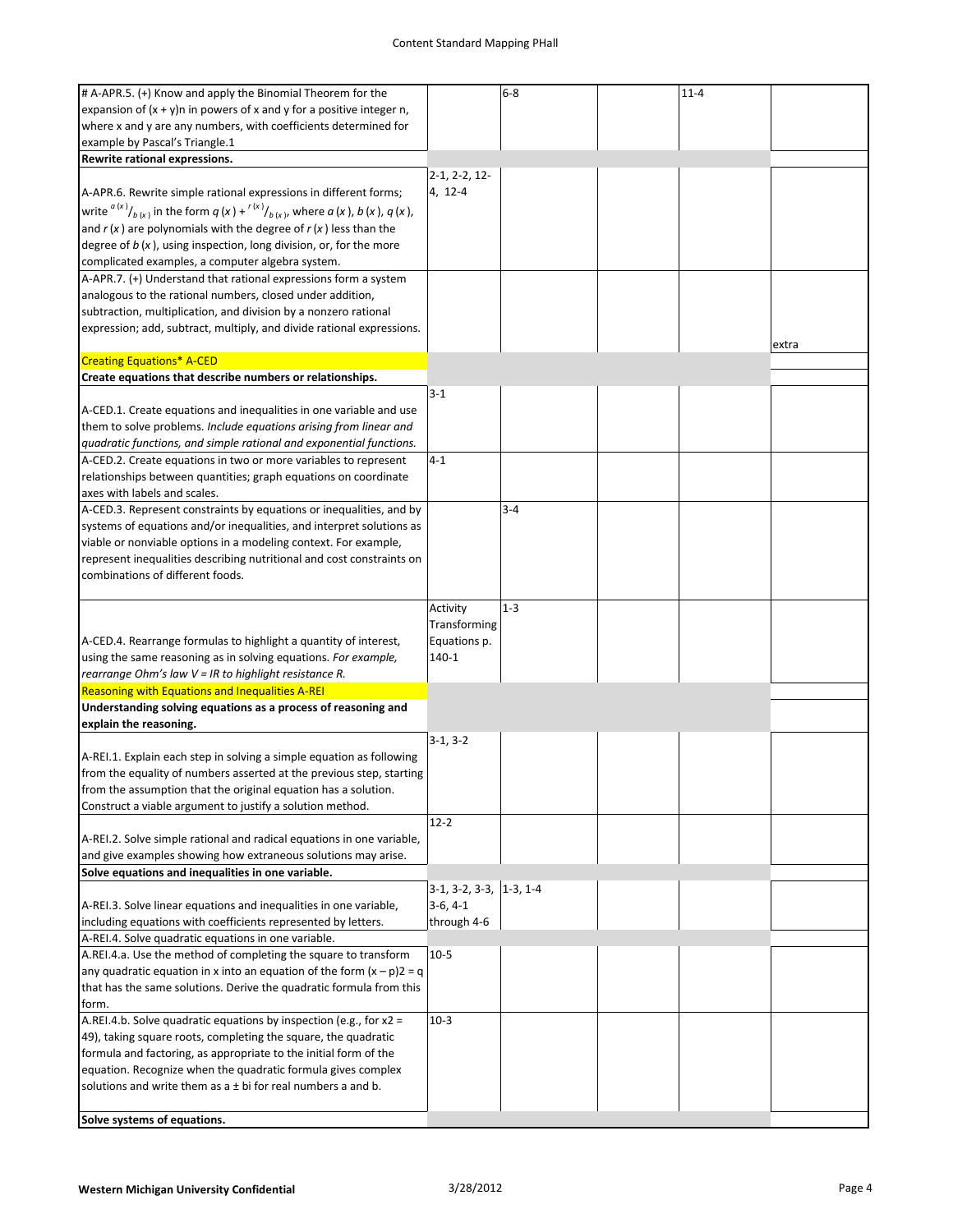| A-REI.5. Prove that, given a system of two equations in two<br>variables, replacing one equation by the sum of that equation and a<br>multiple of the other produces a system with the same solutions.                                                                                                                                                                                                                                                                                   | $7 - 1$                | $3 - 2$                                                       |                                                                                |  |
|------------------------------------------------------------------------------------------------------------------------------------------------------------------------------------------------------------------------------------------------------------------------------------------------------------------------------------------------------------------------------------------------------------------------------------------------------------------------------------------|------------------------|---------------------------------------------------------------|--------------------------------------------------------------------------------|--|
| A-REI.6. Solve systems of linear equations exactly and<br>approximately (e.g., with graphs), focusing on pairs of linear<br>equations in two variables.                                                                                                                                                                                                                                                                                                                                  | 7-1 through<br>$7 - 4$ |                                                               |                                                                                |  |
| A-REI.7. Solve a simple system consisting of a linear equation and a<br>quadratic equation in two variables algebraically and graphically.<br>For example, find the points of intersection between the line $y =$<br>$-3x$ and the circle $x2 + y2 = 3$ .                                                                                                                                                                                                                                |                        |                                                               | $9 - 5$                                                                        |  |
| A-REI.8. (+) Represent a system of linear equations as a single<br>matrix equation in a vector variable.                                                                                                                                                                                                                                                                                                                                                                                 |                        |                                                               | $9-1, 9-2$                                                                     |  |
| A-REI.9. (+) Find the inverse of a matrix if it exists and use it to solve<br>systems of linear equations (using technology for matrices of<br>dimension $3 \times 3$ or greater).                                                                                                                                                                                                                                                                                                       |                        | $4-5, 4-6$                                                    | $9 - 8$                                                                        |  |
| Represent and solve equations and inequalities graphically.                                                                                                                                                                                                                                                                                                                                                                                                                              |                        |                                                               |                                                                                |  |
| A-REI.10. Understand that the graph of an equation in two variables 7-1<br>is the set of all its solutions plotted in the coordinate plane, often<br>forming a curve (which could be a line).                                                                                                                                                                                                                                                                                            |                        | $3 - 1$                                                       |                                                                                |  |
| A-REI.11. Explain why the x-coordinates of the points where the<br>graphs of the equations $y = f(x)$ and $y = g(x)$ intersect are the<br>solutions of the equation $f(x) = g(x)$ ; find the solutions<br>approximately, e.g., using technology to graph the functions, make<br>tables of values, or find successive approximations. Include cases<br>where $f(x)$ and/or $g(x)$ are linear, polynomial, rational, absolute<br>value, exponential, and logarithmic functions. $\bigstar$ | 7-1 through<br>$7 - 4$ | 3-1, linear, p.<br>585 quadratic                              | 9-5 polynomial,<br>exponential,<br>absolute value,<br>rational,<br>logarithmic |  |
| A-REI.12. Graph the solutions to a linear inequality in two variables<br>as a half-plane (excluding the boundary in the case of a strict<br>inequality), and graph the solution set to a system of linear<br>inequalities in two variables as the intersection of the<br>corresponding half-planes.                                                                                                                                                                                      | $7-6$                  | $3-4, 3-5$                                                    |                                                                                |  |
| <b>Understanding Functions F-IF</b><br>Understand the concept of a function and use function notation.                                                                                                                                                                                                                                                                                                                                                                                   |                        |                                                               |                                                                                |  |
| F-IF.1. Understand that a function from one set (called the domain) $ 5-2, 5-3 $<br>to another set (called the range) assigns to each element of the<br>domain exactly one element of the range. If f is a function and x is<br>an element of its domain, then f(x) denotes the output of f<br>corresponding to the input x. The graph of f is the graph of the<br>equation $y = f(x)$ .                                                                                                 |                        | $2 - 1$                                                       | $2 - 2$                                                                        |  |
| F-IF.2. Use function notation, evaluate functions for inputs in their<br>domains, and interpret statements that use function notation in<br>terms of a context.                                                                                                                                                                                                                                                                                                                          | 5-2, 5-3, 5-4          |                                                               | $2 - 2$                                                                        |  |
| F-IF.3. Recognize that sequences are functions, sometimes defined<br>recursively, whose domain is a subset of the integers. For example,<br>the Fibonacci sequence is defined recursively by $f(0) = f(1) = 1$ ,<br>$f(n+1) = f(n) + f(n-1)$ for $n \ge 1$ .                                                                                                                                                                                                                             |                        | $11 - 6$                                                      | $11 - 1$                                                                       |  |
| Interpret functions that arise in applications in terms of the<br>context.                                                                                                                                                                                                                                                                                                                                                                                                               |                        |                                                               |                                                                                |  |
| F-IF.4. For a function that models a relationship between two<br>quantities, interpret key features of graphs and tables in terms of<br>the quantities, and sketch graphs showing key features given a<br>verbal description of the relationship. Key features include:<br>intercepts; intervals where the function is increasing, decreasing,<br>positive, or negative; relative maximums and minimums;<br>symmetries; end behavior; and periodicity. $\bigstar$                        |                        | 5-2, 5-3, 10-8 13-4, 13-5, End<br>behavior<br>extension p 312 | $2-2, 6-3, 3-4, 3-$<br>1                                                       |  |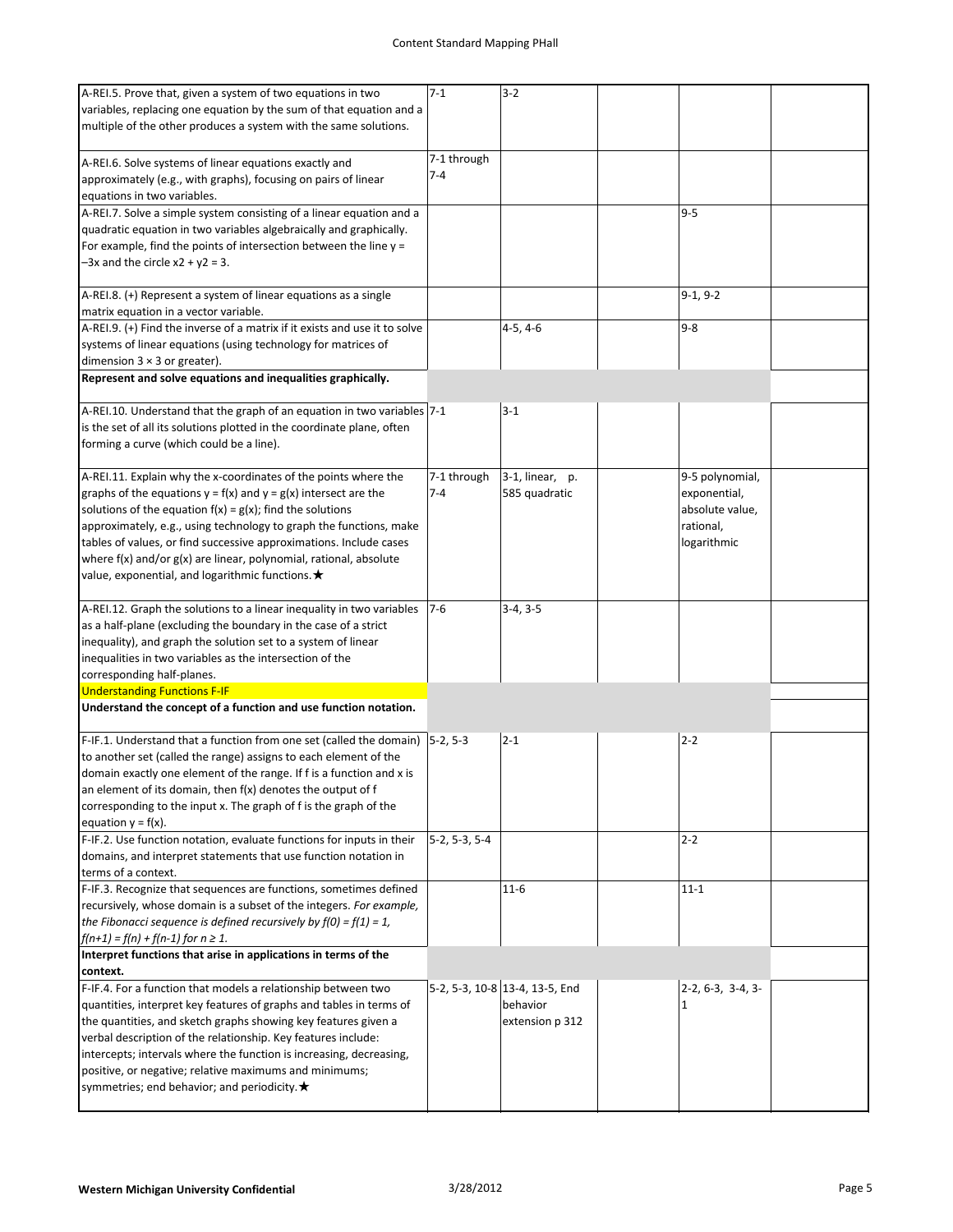| F-IF.5. Relate the domain of a function to its graph and, where<br>applicable, to the quantitative relationship it describes. For | $5 - 4$ | $2 - 5$         | $2 - 2$            |  |
|-----------------------------------------------------------------------------------------------------------------------------------|---------|-----------------|--------------------|--|
| example, if the function h(n) gives the number of person-hours it                                                                 |         |                 |                    |  |
| takes to assemble n engines in a factory, then the positive integers                                                              |         |                 |                    |  |
| would be an appropriate domain for the function. $\star$                                                                          |         |                 |                    |  |
| F-IF.6. Calculate and interpret the average rate of change of a                                                                   | $6 - 1$ |                 | $2 - 3$            |  |
| function (presented symbolically or as a table) over a specified                                                                  |         |                 |                    |  |
| interval. Estimate the rate of change from a graph. $\bigstar$                                                                    |         |                 |                    |  |
| Analyze functions using different representations.                                                                                |         |                 |                    |  |
| F-IF.7. Graph functions expressed symbolically and show key                                                                       |         |                 |                    |  |
| features of the graph, by hand in simple cases and using technology<br>for more complicated cases. $\bigstar$                     |         |                 |                    |  |
| F-IF.7.a. Graph linear and quadratic functions and show intercepts,                                                               |         | $2 - 2$         | $2-3, 2-4, 3-1$    |  |
| maxima, and minima.                                                                                                               |         |                 |                    |  |
| F-IF.7.b. Graph square root, cube root, and piecewise-defined                                                                     | $6 - 8$ | 2-2, 2-5, 7-8   | $2 - 5$            |  |
| functions, including step functions and absolute value functions.                                                                 |         |                 |                    |  |
| F-IF.7.c. Graph polynomial functions, identifying zeros when                                                                      |         | $6-5$           | $3-3, 3-4$         |  |
| suitable factorizations are available, and showing end behavior.                                                                  |         |                 |                    |  |
| F-IF.7.d. (+) Graph rational functions, identifying zeros and                                                                     |         | 9-3. (could add | $3 - 5$            |  |
| asymptotes when suitable factorizations are available, and showing                                                                |         | extension 6-1 p |                    |  |
| end behavior.                                                                                                                     |         | 312)            |                    |  |
| F-IF.7.e. Graph exponential and logarithmic functions, showing                                                                    |         | 13-4, 8-1, 8-3  | exp. 4-2, log 4-3, |  |
| intercepts and end behavior, and trigonometric functions, showing<br>period, midline, and amplitude.                              |         |                 | trig 6-3, 6-4      |  |
| F-IF.8. Write a function defined by an expression in different but                                                                |         |                 |                    |  |
| equivalent forms to reveal and explain different properties of the                                                                |         |                 |                    |  |
| function.                                                                                                                         |         |                 |                    |  |
| F-IF.8.a. Use the process of factoring and completing the square in                                                               |         | $5 - 7$         | $3 - 1$            |  |
| a quadratic function to show zeros, extreme values, and symmetry                                                                  |         |                 |                    |  |
| of the graph, and interpret these in terms of a context.                                                                          |         |                 |                    |  |
| F-IF.8.b. Use the properties of exponents to interpret expressions                                                                |         | $8 - 2$         | $4 - 6$            |  |
| for exponential functions. For example, identify percent rate of                                                                  |         |                 |                    |  |
| change in functions such as $y = (1.02)t$ , $y = (0.97)t$ , $y = (1.01)12t$ , $y =$                                               |         |                 |                    |  |
| (1.2)t/10, and classify them as representing exponential growth or<br>decay.                                                      |         |                 |                    |  |
| F-IF.9. Compare properties of two functions each represented in a                                                                 |         | $2-6, 5-3$      | $3 - 1$            |  |
| different way (algebraically, graphically, numerically in tables, or by                                                           |         |                 |                    |  |
| verbal descriptions). For example, given a graph of one quadratic                                                                 |         |                 |                    |  |
| function and an algebraic expression for another, say which has the                                                               |         |                 |                    |  |
| larger maximum.                                                                                                                   |         |                 |                    |  |
| <b>Building Functions F-BF</b>                                                                                                    |         |                 |                    |  |
| Build a function that models a relationship between two<br>quantities.                                                            |         |                 |                    |  |
| F-BF.1. Write a function that describes a relationship between two                                                                |         |                 |                    |  |
| quantities. $\bigstar$                                                                                                            |         |                 |                    |  |
| F-BF.1.a. Determine an explicit expression, a recursive process, or<br>steps for calculation from a context.                      |         | $11-2, 11-3$    |                    |  |
| F-BF.1.b. Combine standard function types using arithmetic                                                                        |         | $7-6$           | $2 - 7$            |  |
| operations. For example, build a function that models the                                                                         |         |                 |                    |  |
| temperature of a cooling body by adding a constant function to a                                                                  |         |                 |                    |  |
| decaying exponential, and relate these functions to the model.                                                                    |         |                 |                    |  |
| F-BF.1.c. (+) Compose functions. For example, if T(y) is the                                                                      |         | $7 - 7$         | $2 - 7$            |  |
| temperature in the atmosphere as a function of height, and h(t) is                                                                |         |                 |                    |  |
| the height of a weather balloon as a function of time, then $T(h(t))$ is                                                          |         |                 |                    |  |
| the temperature at the location of the weather balloon as a                                                                       |         |                 |                    |  |
| function of time.                                                                                                                 |         |                 |                    |  |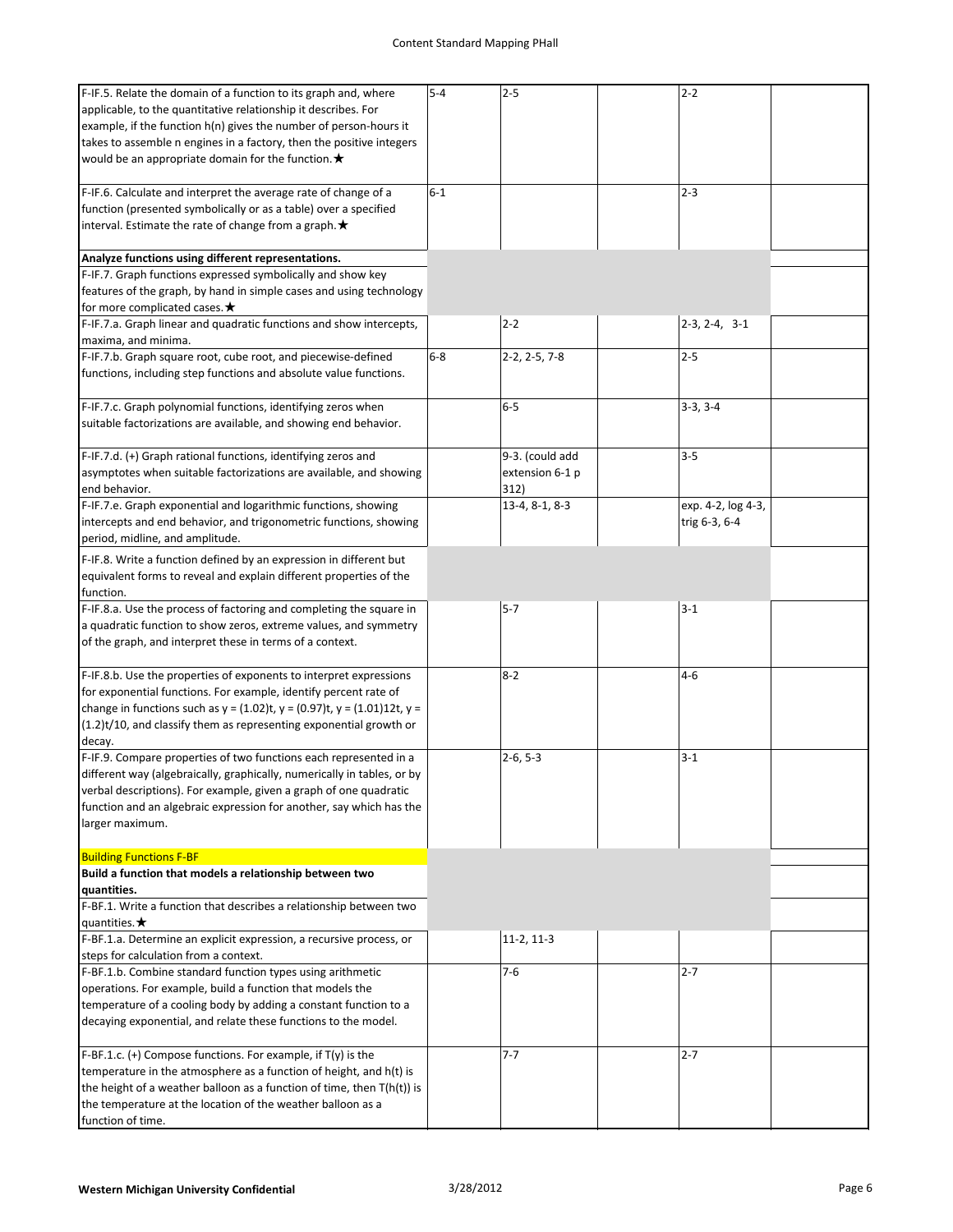| F-BF.2. Write arithmetic and geometric sequences both recursively                 |            | 11-1, 11-2, 11-3  | 11-1, 11-2, 11-3  |  |
|-----------------------------------------------------------------------------------|------------|-------------------|-------------------|--|
| and with an explicit formula, use them to model situations, and                   |            |                   |                   |  |
| translate between the two forms. $\bigstar$                                       |            |                   |                   |  |
|                                                                                   |            |                   |                   |  |
| Build new functions from existing functions.                                      |            |                   |                   |  |
| F-BF.3. Identify the effect on the graph of replacing $f(x)$ by $f(x) + k$ , k    |            | $2 - 6$           | $2 - 6$           |  |
| $f(x)$ , $f(kx)$ , and $f(x + k)$ for specific values of k (both positive and     |            |                   |                   |  |
| negative); find the value of k given the graphs. Experiment with                  |            |                   |                   |  |
| cases and illustrate an explanation of the effects on the graph using             |            |                   |                   |  |
| technology. Include recognizing even and odd functions from their                 |            |                   |                   |  |
| graphs and algebraic expressions for them.                                        |            |                   |                   |  |
|                                                                                   |            |                   |                   |  |
| F-BF.4. Find inverse functions.                                                   |            |                   |                   |  |
| F-BF.4.a. Solve an equation of the form $f(x) = c$ for a simple function          |            | 7-7               | $4 - 1$           |  |
|                                                                                   |            |                   |                   |  |
| f that has an inverse and write an expression for the inverse. For                |            |                   |                   |  |
| example, $f(x) = 2$ x3 or $f(x) = (x+1)/(x-1)$ for $x \ne 1$ .                    |            |                   |                   |  |
|                                                                                   |            |                   |                   |  |
| F-BF.4.b. (+) Verify by composition that one function is the inverse              |            | $7 - 7$           | $4 - 1$           |  |
| of another.                                                                       |            |                   |                   |  |
| F-BF.4.c. (+) Read values of an inverse function from a graph or a                |            | $7 - 7$           | $4 - 1$           |  |
| table, given that the function has an inverse.                                    |            |                   |                   |  |
| F-BF.4.d. (+) Produce an invertible function from a non-invertible                |            |                   | $7 - 5$           |  |
| function by restricting the domain.                                               |            |                   |                   |  |
|                                                                                   |            |                   |                   |  |
| F-BF.5. (+) Understand the inverse relationship between exponents                 |            | $8-3, 8-5$        | $4-3, 4-5$        |  |
| and logarithms and use this relationship to solve problems involving              |            |                   |                   |  |
| logarithms and exponents.                                                         |            |                   |                   |  |
| Linear, Quadratic, and Exponential Models F-LE                                    |            |                   |                   |  |
| Construct and compare linear, quadratic, and exponential models                   |            |                   |                   |  |
| and solve problems.                                                               |            |                   |                   |  |
| F-LE.1. Distinguish between situations that can be modeled with                   |            |                   |                   |  |
| linear functions and with exponential functions.                                  |            |                   |                   |  |
|                                                                                   |            |                   |                   |  |
| F-LE.1.a. Prove that linear functions grow by equal differences over $ 6-1 $      |            |                   | lin 2-3, exp 4-6  |  |
| equal intervals, and that exponential functions grow by equal                     |            |                   |                   |  |
|                                                                                   |            |                   |                   |  |
| factors over equal intervals.                                                     |            |                   |                   |  |
| F-LE.1.b. Recognize situations in which one quantity changes at a                 | $6-1, 6-5$ |                   | $2-3, 2-4$        |  |
| constant rate per unit interval relative to another.                              |            |                   |                   |  |
|                                                                                   |            |                   |                   |  |
| F-LE.1.c. Recognize situations in which a quantity grows or decays                | $8-8$      | $8 - 1$           | $4 - 6$           |  |
| by a constant percent rate per unit interval relative to another.                 |            |                   |                   |  |
|                                                                                   |            |                   |                   |  |
| F-LE.2. Construct linear and exponential functions, including                     | $6-5, 8-7$ |                   | lin 2-4, exp 3-4, |  |
| arithmetic and geometric sequences, given a graph, a description of               |            |                   | arith seq 11-1,   |  |
| a relationship, or two input-output pairs (include reading these                  |            |                   | geo seq 11-2      |  |
| from a table).                                                                    |            |                   |                   |  |
|                                                                                   |            |                   |                   |  |
|                                                                                   | $8-6, 8-7$ |                   |                   |  |
| F-LE.3. Observe using graphs and tables that a quantity increasing                |            |                   |                   |  |
| exponentially eventually exceeds a quantity increasing linearly,                  |            |                   |                   |  |
| quadratically, or (more generally) as a polynomial function.                      |            |                   |                   |  |
| F-LE.4. For exponential models, express as a logarithm the solution               |            | $8 - 5$           | $4-4, 4-5$        |  |
| to ab <sup>ct</sup> = d where a, c, and d are numbers and the base b is 2, 10, or |            |                   |                   |  |
| e; evaluate the logarithm using technology.                                       |            |                   |                   |  |
|                                                                                   |            |                   |                   |  |
| Interpret expressions for functions in terms of the situation they                |            |                   |                   |  |
|                                                                                   |            |                   |                   |  |
| model.                                                                            |            |                   |                   |  |
| F-LE.5. Interpret the parameters in a linear or exponential function $ 8-7 $      |            | 2-4, Activity Lab | 2-4 lin, 4-5 exp  |  |
| in terms of a context.                                                            |            | p438              |                   |  |
| <b>Trigonometric Functions F-TF</b>                                               |            |                   |                   |  |
| Extend the domain of trigonometric functions using the unit                       |            |                   |                   |  |
| circle.                                                                           |            |                   |                   |  |
|                                                                                   |            |                   |                   |  |
| F-TF.1. Understand radian measure of an angle as the length of the                |            | $13-2, 13-3$      | $6 - 1$           |  |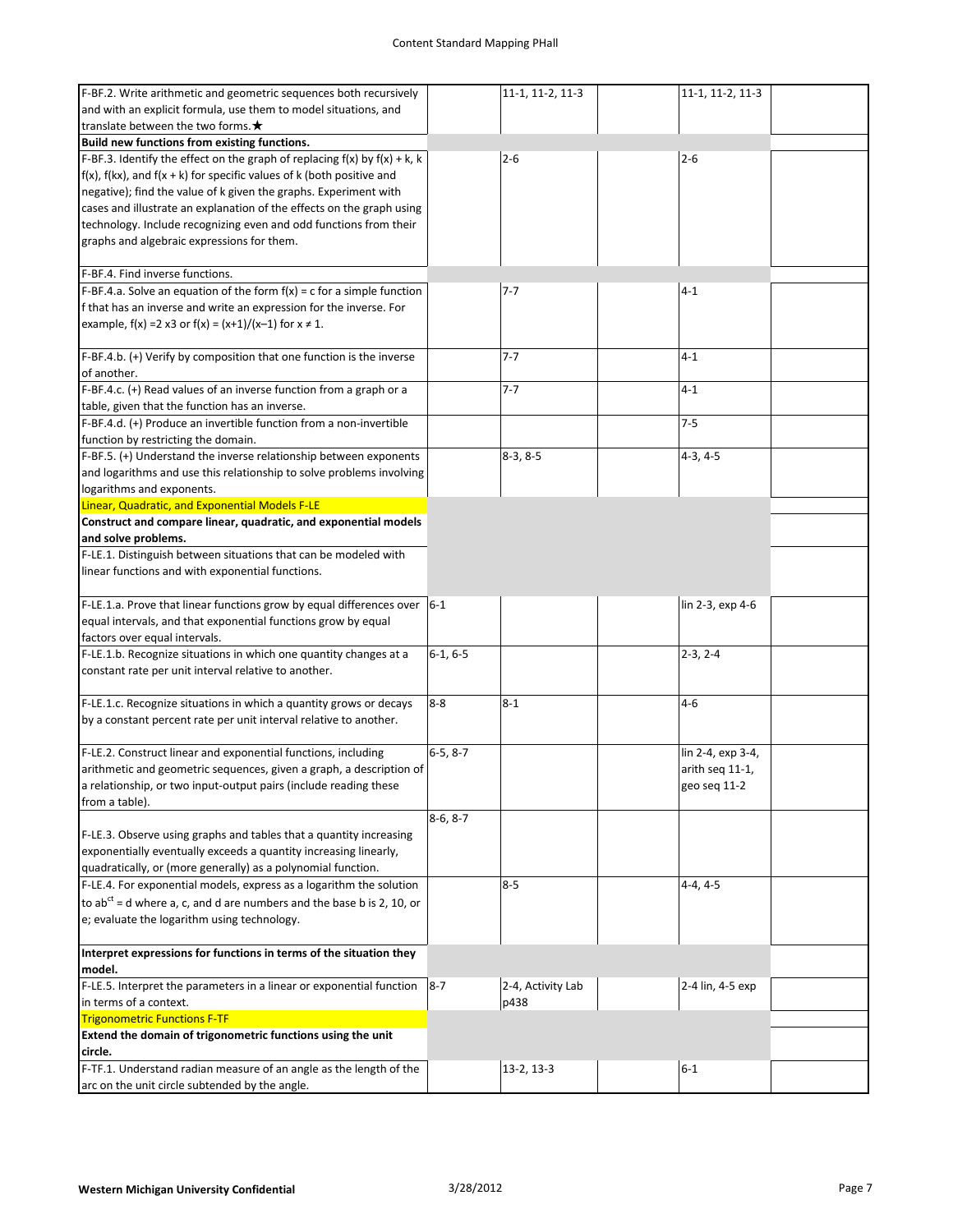| F-TF.2. Explain how the unit circle in the coordinate plane enables                                                    | 13-5, 13-6 |                   | $6-1, 6-2$ |  |
|------------------------------------------------------------------------------------------------------------------------|------------|-------------------|------------|--|
| the extension of trigonometric functions to all real numbers,                                                          |            |                   |            |  |
| interpreted as radian measures of angles traversed                                                                     |            |                   |            |  |
| counterclockwise around the unit circle.                                                                               |            |                   |            |  |
|                                                                                                                        |            |                   |            |  |
| F-TF.3. (+) Use special triangles to determine geometrically the                                                       | $13-3$     |                   | $6 - 2$    |  |
| values of sine, cosine, tangent for $\pi/3$ , $\pi/4$ and $\pi/6$ , and use the                                        |            |                   |            |  |
| unit circle to express the values of sine, cosines, and tangent for $x$ , $\pi$                                        |            |                   |            |  |
| $+x$ , and $2\pi$ – x in terms of their values for x, where x is any real                                              |            |                   |            |  |
| number.                                                                                                                |            |                   |            |  |
| F-TF.4. (+) Use the unit circle to explain symmetry (odd and even)                                                     | $13 - 2$   |                   | $6-3$      |  |
|                                                                                                                        |            |                   |            |  |
| and periodicity of trigonometric functions.                                                                            |            |                   |            |  |
| Model periodic phenomena with trigonometric functions.                                                                 |            |                   |            |  |
| # F-TF.5. Choose trigonometric functions to model periodic                                                             | $13 - 1$   |                   | $6-3, 6-5$ |  |
| phenomena with specified amplitude, frequency, and midline. $\star$                                                    |            |                   |            |  |
|                                                                                                                        |            |                   |            |  |
| F-TF.6. (+) Understand that restricting a trigonometric function to a                                                  |            |                   | $7 - 5$    |  |
|                                                                                                                        |            |                   |            |  |
| domain on which it is always increasing or always decreasing allows                                                    |            |                   |            |  |
| its inverse to be constructed.                                                                                         |            |                   |            |  |
| F-TF.7. (+) Use inverse functions to solve trigonometric equations                                                     |            |                   | $7 - 7$    |  |
| that arise in modeling contexts; evaluate the solutions using                                                          |            |                   |            |  |
| technology, and interpret them in terms of the context. $\bigstar$                                                     |            |                   |            |  |
|                                                                                                                        |            |                   |            |  |
|                                                                                                                        |            |                   |            |  |
| Prove and apply trigonometric identities.                                                                              |            |                   |            |  |
| F-TF.8. Prove the Pythagorean identity $sin^2(\theta) + cos^2(\theta) = 1$ and use                                     | $14 - 1$   |                   | $7 - 1$    |  |
| it to find $sin(\theta)$ , $cos(\theta)$ , or $tan(\theta)$ given $sin(\theta)$ , $cos(\theta)$ , or $tan(\theta)$ and |            |                   |            |  |
| the quadrant of the angle.                                                                                             |            |                   |            |  |
| F-TF.9. (+) Prove the addition and subtraction formulas for sine,                                                      | $14 - 7$   |                   | $7 - 3$    |  |
|                                                                                                                        |            |                   |            |  |
| cosine, and tangent and use them to solve problems.                                                                    |            |                   |            |  |
| Congruence C-GO                                                                                                        |            |                   |            |  |
| Experiment with transformation in the plane.                                                                           |            |                   |            |  |
|                                                                                                                        |            | all but circle 1- |            |  |
| G.CO.1. Know precise definitions of angle, circle, perpendicular line,                                                 |            | 2, 1-3, circle 7- |            |  |
| parallel line, and line segment, based on the undefined notions of                                                     |            | 6                 |            |  |
|                                                                                                                        |            |                   |            |  |
| point, line, distance along a line, and distance around a circular arc.                                                |            |                   |            |  |
| G-CO.2. Represent transformations in the plane using, e.g.,                                                            |            | $12 - 1$          |            |  |
| transparencies and geometry software; describe transformations as                                                      |            |                   |            |  |
| functions that take points in the plane as inputs and give other                                                       |            |                   |            |  |
| points as outputs. Compare transformations that preserve distance                                                      |            |                   |            |  |
| and angle to those that do not (e.g., translation versus horizontal                                                    |            |                   |            |  |
|                                                                                                                        |            |                   |            |  |
| stretch).                                                                                                              |            |                   |            |  |
| G-CO.3. Given a rectangle, parallelogram, trapezoid, or regular                                                        |            | $12 - 5$          |            |  |
| polygon, describe the rotations and reflections that carry it onto                                                     |            |                   |            |  |
| itself.                                                                                                                |            |                   |            |  |
| G-CO.4. Develop definitions of rotations, reflections, and                                                             |            | 12-1, 12-2, 12-   |            |  |
| translations in terms of angles, circles, perpendicular lines, parallel                                                |            | 3                 |            |  |
|                                                                                                                        |            |                   |            |  |
| lines, and line segments.                                                                                              |            |                   |            |  |
| G-CO.5. Given a geometric figure and a rotation, reflection, or                                                        |            | 12-1 thru 12-4    |            |  |
| translation, draw the transformed figure using, e.g., graph paper,                                                     |            |                   |            |  |
| tracing paper, or geometry software. Specify a sequence of                                                             |            |                   |            |  |
| transformations that will carry a given figure onto another.                                                           |            |                   |            |  |
|                                                                                                                        |            |                   |            |  |
|                                                                                                                        |            |                   |            |  |
| Understand congruence in terms of rigid motions.                                                                       |            |                   |            |  |
| G-CO.6. Use geometric descriptions of rigid motions to transform                                                       |            | $9-1, 9-2$        |            |  |
| figures and to predict the effect of a given rigid motion on a given                                                   |            |                   |            |  |
| figure; given two figures, use the definition of congruence in terms                                                   |            |                   |            |  |
| of rigid motions to decide if they are congruent.                                                                      |            |                   |            |  |
|                                                                                                                        |            |                   |            |  |
| G-CO.7. Use the definition of congruence in terms of rigid motions                                                     |            | $4-1, 9-1$        |            |  |
|                                                                                                                        |            |                   |            |  |
| to show that two triangles are congruent if and only if                                                                |            |                   |            |  |
| corresponding pairs of sides and corresponding pairs of angles are                                                     |            |                   |            |  |
| congruent.                                                                                                             |            |                   |            |  |
| G-CO.8. Explain how the criteria for triangle congruence (ASA, SAS,                                                    |            | follows from 4-   |            |  |
| and SSS) follow from the definition of congruence in terms of rigid                                                    |            | 1 & 9-1           |            |  |
| motions.                                                                                                               |            |                   |            |  |
|                                                                                                                        |            |                   |            |  |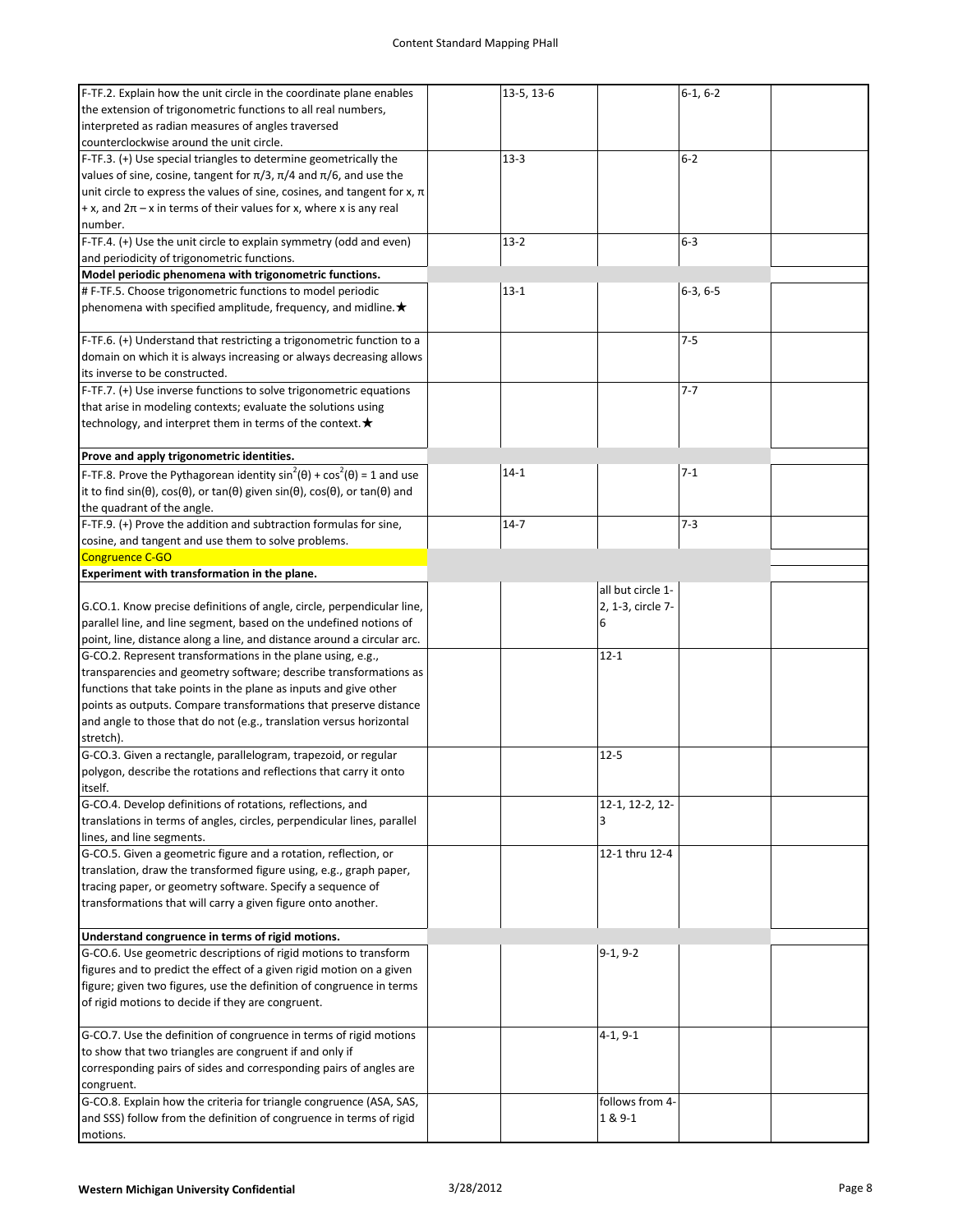| Prove geometric theorems.                                               |         |                     |  |
|-------------------------------------------------------------------------|---------|---------------------|--|
| G-CO.9. Prove theorems about lines and angles. Theorems include:        |         | $2-5, 3-1, 5-1$     |  |
| vertical angles are congruent; when a transversal crosses parallel      |         |                     |  |
| lines, alternate interior angles are congruent and corresponding        |         |                     |  |
| angles are congruent; points on a perpendicular bisector of a line      |         |                     |  |
| segment are exactly those equidistant from the segment's                |         |                     |  |
| endpoints.                                                              |         |                     |  |
| G-CO.10. Prove theorems about triangles. Theorems include:              |         | $3-3, 5-1, 5-2, 5-$ |  |
| measures of interior angles of a triangle sum to 180°; base angles of   |         | 3                   |  |
| isosceles triangles are congruent; the segment joining midpoints of     |         |                     |  |
| two sides of a triangle is parallel to the third side and half the      |         |                     |  |
|                                                                         |         |                     |  |
| length; the medians of a triangle meet at a point.                      |         |                     |  |
|                                                                         |         |                     |  |
| G-CO.11. Prove theorems about parallelograms. Theorems include:         |         | $6-2, 6-3, 6-4$     |  |
| opposite sides are congruent, opposite angles are congruent, the        |         |                     |  |
| diagonals of a parallelogram bisect each other, and conversely,         |         |                     |  |
| rectangles are parallelograms with congruent diagonals.                 |         |                     |  |
|                                                                         |         |                     |  |
| Make geometric constructions.                                           |         |                     |  |
| G-CO.12. Make formal geometric constructions with a variety of          |         | $1-4, 1-5, 3-7$     |  |
| tools and methods (compass and straightedge, string, reflective         |         |                     |  |
| devices, paper folding, dynamic geometric software, etc.). Copying      |         |                     |  |
| a segment; copying an angle; bisecting a segment; bisecting an          |         |                     |  |
| angle; constructing perpendicular lines, including the perpendicular    |         |                     |  |
| bisector of a line segment; and constructing a line parallel to a given |         |                     |  |
| line through a point not on the line.                                   |         |                     |  |
|                                                                         |         |                     |  |
|                                                                         |         |                     |  |
| G-CO.13. Construct an equilateral triangle, a square, and a regular     |         | 5-3, extra          |  |
| hexagon inscribed in a circle.                                          |         | credit assgn        |  |
| Similarity, Right Triangles, and Trigonometry G-SRT                     |         |                     |  |
| Understand similarity in terms of similarity transformations.           |         |                     |  |
|                                                                         |         |                     |  |
|                                                                         |         |                     |  |
| G-SRT.1. Verify experimentally the properties of dilations given by a   |         |                     |  |
| center and a scale factor:                                              |         |                     |  |
| G-SRT.1.a. A dilation takes a line not passing through the center of    |         | $12 - 7$            |  |
| the dilation to a parallel line, and leaves a line passing through the  |         |                     |  |
| center unchanged.                                                       |         |                     |  |
| G.SRT.1.b. The dilation of a line segment is longer or shorter in the   | $3 - 5$ | $12 - 7$            |  |
| ratio given by the scale factor.                                        |         |                     |  |
| G-SRT.2. Given two figures, use the definition of similarity in terms   |         | $8-2, 8-3$          |  |
| of similarity transformations to decide if they are similar; explain    |         |                     |  |
| using similarity transformations the meaning of similarity for          |         |                     |  |
| triangles as the equality of all corresponding pairs of angles and the  |         |                     |  |
| proportionality of all corresponding pairs of sides.                    |         |                     |  |
|                                                                         |         |                     |  |
| G-SRT.3. Use the properties of similarity transformations to            |         | $8 - 3$             |  |
| establish the AA criterion for two triangles to be similar.             |         |                     |  |
| Prove theorems involving similarity.                                    |         |                     |  |
| G-SRT.4. Prove theorems about triangles. Theorems include: a line       |         | $8-4, 8-5$          |  |
| parallel to one side of a triangle divides the other two                |         |                     |  |
| proportionally, and conversely; the Pythagorean Theorem proved          |         |                     |  |
| using triangle similarity.                                              |         |                     |  |
| G-SRT.5. Use congruence and similarity criteria for triangles to solve  |         | $8 - 5$             |  |
| problems and to prove relationships in geometric figures.               |         |                     |  |
|                                                                         |         |                     |  |
|                                                                         |         |                     |  |
| Define trigonometric ratios and solve problems involving right          |         |                     |  |
| triangles.                                                              |         |                     |  |
| G-SRT.6. Understand that by similarity, side ratios in right triangles  |         | $9-1, 9-2$          |  |
| are properties of the angles in the triangle, leading to definitions of |         |                     |  |
| trigonometric ratios for acute angles.                                  |         |                     |  |
|                                                                         |         |                     |  |
| G-SRT.7. Explain and use the relationship between the sine and          |         | $9 - 2$             |  |
| cosine of complementary angles.                                         |         |                     |  |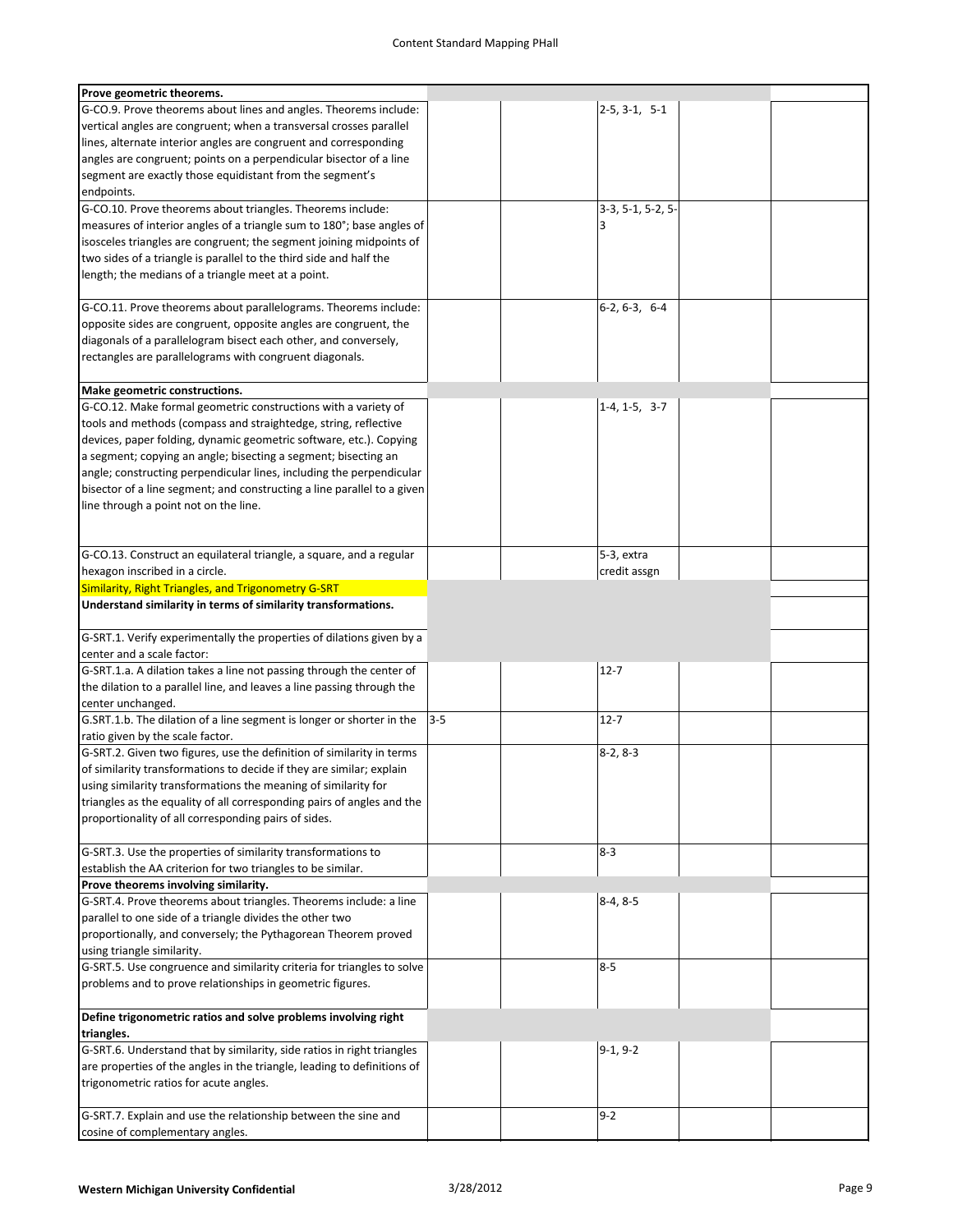| G-SRT.8. Use trigonometric ratios and the Pythagorean Theorem to                                           |                 | $9-3, 9-5$      | $5 - 4$      |  |
|------------------------------------------------------------------------------------------------------------|-----------------|-----------------|--------------|--|
| solve right triangles in applied problems. ★                                                               |                 |                 |              |  |
| Apply trigonometry to general triangles.                                                                   |                 |                 |              |  |
| G-SRT.9. (+) Derive the formula $A = 1/2$ ab sin(C) for the area of a                                      |                 |                 | $8 - 1$      |  |
| triangle by drawing an auxiliary line from a vertex perpendicular to                                       |                 |                 |              |  |
| the opposite side.                                                                                         |                 |                 |              |  |
|                                                                                                            |                 |                 |              |  |
| G-SRT.10. (+) Prove the Laws of Sines and Cosines and use them to                                          | 14-4, 14-5 (use |                 | $8-1, 8-2$   |  |
| solve problems.                                                                                            | not prove)      |                 |              |  |
| G-SRT.11. (+) Understand and apply the Law of Sines and the Law of                                         | 14-4, 14-5      |                 | $8-1, 8-2$   |  |
| Cosines to find unknown measurements in right and non-right                                                |                 |                 |              |  |
| triangles (e.g., surveying problems, resultant forces).                                                    |                 |                 |              |  |
|                                                                                                            |                 |                 |              |  |
|                                                                                                            |                 |                 |              |  |
| <b>Circles G-C</b>                                                                                         |                 |                 |              |  |
| G-C.1. Prove that all circles are similar.                                                                 |                 |                 |              |  |
| G-C.2. Identify and describe relationships among inscribed angles,                                         |                 | 11-1, 11-2, 11- |              |  |
| radii, and chords. Include the relationship between central,                                               |                 | 3               |              |  |
| inscribed, and circumscribed angles; inscribed angles on a diameter                                        |                 |                 |              |  |
|                                                                                                            |                 |                 |              |  |
| are right angles; the radius of a circle is perpendicular to the                                           |                 |                 |              |  |
| tangent where the radius intersects the circle.                                                            |                 |                 |              |  |
|                                                                                                            |                 |                 |              |  |
| G-C.3. Construct the inscribed and circumscribed circles of a                                              |                 | $5-3, 11-3$     |              |  |
| triangle, and prove properties of angles for a quadrilateral inscribed                                     |                 |                 |              |  |
| in a circle.                                                                                               |                 |                 |              |  |
| G-C.4. (+) Construct a tangent line from a point outside a given                                           |                 | 11-3 #36        |              |  |
|                                                                                                            |                 |                 |              |  |
| circle to the circle.                                                                                      |                 |                 |              |  |
| Find arc lengths and areas of sectors of circles                                                           |                 |                 |              |  |
| G-C.5. Derive using similarity the fact that the length of the arc                                         |                 | $7-6, 7-7$      |              |  |
| intercepted by an angle is proportional to the radius, and define the                                      |                 |                 |              |  |
| radian measure of the angle as the constant of proportionality;                                            |                 |                 |              |  |
| derive the formula for the area of a sector.                                                               |                 |                 |              |  |
|                                                                                                            |                 |                 |              |  |
|                                                                                                            |                 |                 |              |  |
| <b>Expressing Geometric Properties with Equations G-GPE</b>                                                |                 |                 |              |  |
| Translate between the geometric description and the equation                                               |                 |                 |              |  |
|                                                                                                            |                 |                 |              |  |
| for a conic section                                                                                        |                 |                 |              |  |
| G-GPE.1. Derive the equation of a circle of given center and radius                                        | $10-3$          |                 | $2 - 1$      |  |
| using the Pythagorean Theorem; complete the square to find the                                             |                 |                 |              |  |
|                                                                                                            |                 |                 |              |  |
| center and radius of a circle given by an equation.                                                        |                 |                 |              |  |
|                                                                                                            |                 |                 |              |  |
| G-GPE.2. Derive the equation of a parabola given a focus and                                               | $10-2$          |                 | $10 - 1$     |  |
| directrix.                                                                                                 |                 |                 |              |  |
| G-GPE.3. (+) Derive the equations of ellipses and hyperbolas given                                         | 10-4, 10-5      |                 | $10-2, 10-3$ |  |
| the foci, using the fact that the sum or difference of distances from                                      |                 |                 |              |  |
| the foci is constant.                                                                                      |                 |                 |              |  |
| Use coordinates to prove simple geometric theorems                                                         |                 |                 |              |  |
|                                                                                                            |                 |                 |              |  |
| algebraically                                                                                              |                 |                 |              |  |
| G-GPE.4. Use coordinates to prove simple geometric theorems                                                |                 | 6-6, 6-7, 10-3  |              |  |
| algebraically. For example, prove or disprove that a figure defined                                        |                 |                 |              |  |
| by four given points in the coordinate plane is a rectangle; prove or                                      |                 |                 |              |  |
| disprove that the point (1, V3) lies on the circle centered at the                                         |                 |                 |              |  |
| origin and containing the point (0, 2).                                                                    |                 |                 |              |  |
|                                                                                                            |                 |                 |              |  |
|                                                                                                            | $2 - 2$         |                 |              |  |
| G-GPE.5. Prove the slope criteria for parallel and perpendicular lines 6-6                                 |                 |                 |              |  |
| and use them to solve geometric problems (e.g., find the equation                                          |                 |                 |              |  |
| of a line parallel or perpendicular to a given line that passes through                                    |                 |                 |              |  |
| a given point).                                                                                            |                 |                 |              |  |
|                                                                                                            |                 |                 |              |  |
| G-GPE.6. Find the point on a directed line segment between two                                             |                 | $6 - 7$         |              |  |
| given points that partitions the segment in a given ratio.                                                 |                 |                 |              |  |
|                                                                                                            |                 |                 |              |  |
|                                                                                                            |                 |                 |              |  |
| G-GPE.7. Use coordinates to compute perimeters of polygons and                                             |                 | $7-4, 7-1, 7-5$ |              |  |
| areas of triangles and rectangles, e.g., using the distance                                                |                 |                 |              |  |
| formula. $\bigstar$                                                                                        |                 |                 |              |  |
| <b>Geometric Measurement and Dimension G-GMD</b><br>Explain volume formulas and use them to solve problems |                 |                 |              |  |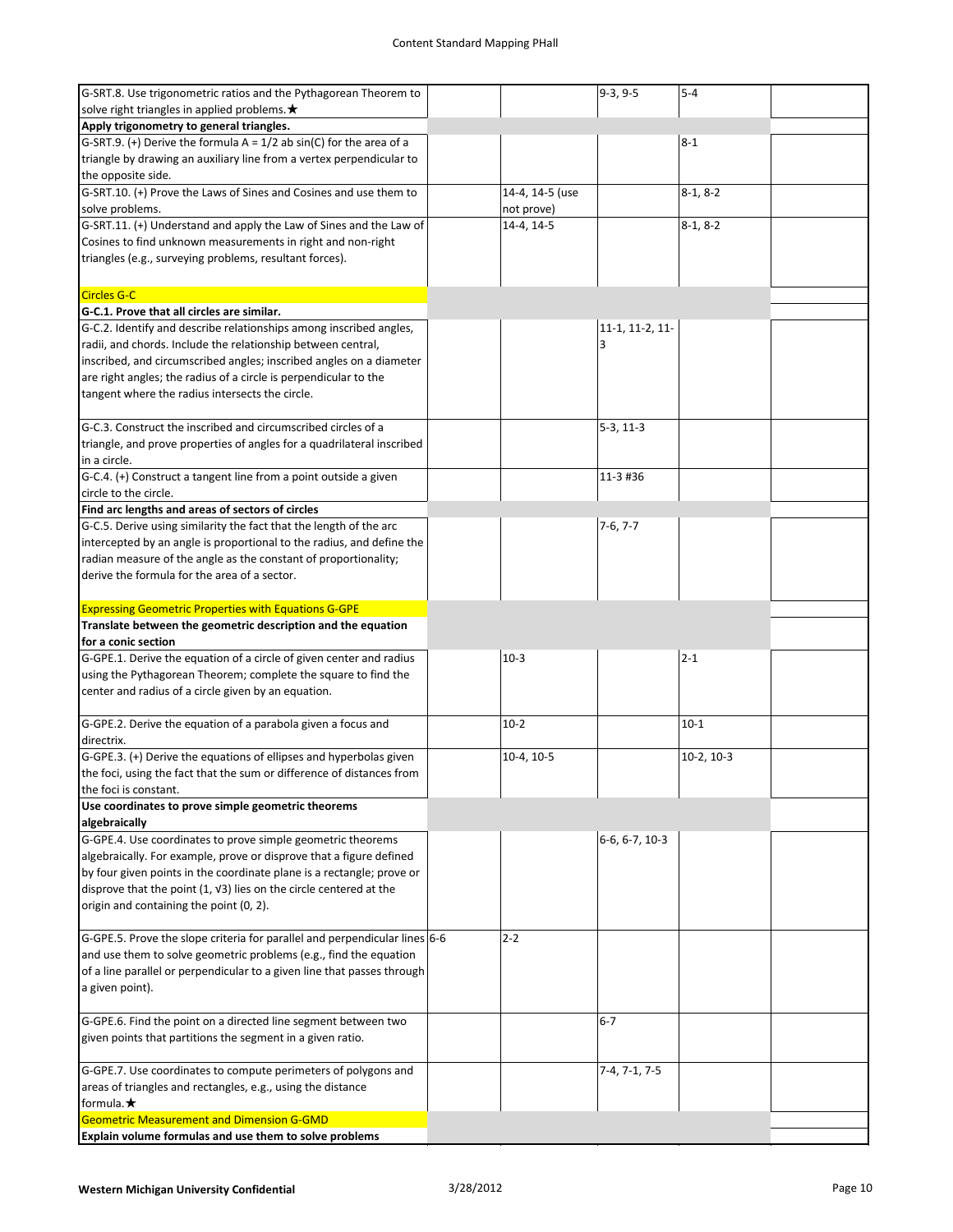| G-GMD.1. Give an informal argument for the formulas for the                  |            |                    | circles 7-6, 7-7, |                     |  |
|------------------------------------------------------------------------------|------------|--------------------|-------------------|---------------------|--|
| circumference of a circle, area of a circle, volume of a cylinder,           |            |                    | sphere 10-7,      |                     |  |
| pyramid, and cone. Use dissection arguments, Cavalieri's principle,          |            |                    | cylinder 10-5     |                     |  |
| and informal limit arguments.                                                |            |                    | cones, pyramid    |                     |  |
|                                                                              |            |                    | $10-6$            |                     |  |
| G-GMD.2. (+) Give an informal argument using Cavalieri's principle           |            |                    | $10-5, 10-7$      |                     |  |
| for the formulas for the volume of a sphere and other solid figures.         |            |                    |                   |                     |  |
|                                                                              |            |                    |                   |                     |  |
| G-GMD.3. Use volume formulas for cylinders, pyramids, cones, and $ 9-2 $     |            |                    | cylinder 10-5     |                     |  |
| spheres to solve problems. $\bigstar$                                        |            |                    | cones, pyramid    |                     |  |
|                                                                              |            |                    | $10-6$            |                     |  |
| Visualize relationships between two-dimensional and three-                   |            |                    |                   |                     |  |
| dimensional objects                                                          |            |                    |                   |                     |  |
| G-GMD.4. Identify the shapes of two-dimensional cross-sections of            |            |                    | $10-2$            |                     |  |
|                                                                              |            |                    |                   |                     |  |
| three-dimensional objects, and identify three-dimensional objects            |            |                    |                   |                     |  |
| generated by rotations of two-dimensional objects                            |            |                    |                   |                     |  |
|                                                                              |            |                    |                   |                     |  |
| <b>Modeling with Geometry G-MG</b>                                           |            |                    |                   |                     |  |
| Apply geometric concepts in modeling situations                              |            |                    |                   |                     |  |
| G-MG.1. Use geometric shapes, their measures, and their                      |            |                    | 10-3, 10-4        |                     |  |
| properties to describe objects (e.g., modeling a tree trunk or a             |            |                    |                   |                     |  |
| human torso as a cylinder). $\bigstar$                                       |            |                    |                   |                     |  |
| G-MG.2. Apply concepts of density based on area and volume in                |            |                    | 10-5, 10-7, 10-   |                     |  |
| modeling situations (e.g., persons per square mile, BTUs per cubic           |            |                    | 8                 |                     |  |
| foot). $\bigstar$                                                            |            |                    |                   |                     |  |
| G-MG.3. Apply geometric methods to solve design problems (e.g.,              |            |                    | $8-1, 8-2, 8-6$   |                     |  |
| designing an object or structure to satisfy physical constraints or          |            |                    |                   |                     |  |
| minimize cost; working with typographic grid systems based on                |            |                    |                   |                     |  |
| ratios). $\bigstar$                                                          |            |                    |                   |                     |  |
| Interpreting Categorical and Quantitative Data S-ID                          |            |                    |                   |                     |  |
| Summarize, represent, and interpret data on a single count or                |            |                    |                   |                     |  |
| measurement variable                                                         |            |                    |                   |                     |  |
| S-ID.1. Represent data with plots on the real number line (dot plots, Skills |            |                    |                   |                     |  |
| histograms, and box plots).                                                  | handbook p |                    |                   |                     |  |
|                                                                              |            |                    |                   |                     |  |
|                                                                              | 769-776    |                    |                   |                     |  |
| S-ID.2. Use statistics appropriate to the shape of the data                  | $1 - 6$    |                    |                   |                     |  |
|                                                                              |            |                    |                   |                     |  |
| distribution to compare center (median, mean) and spread                     |            |                    |                   |                     |  |
| (interquartile range, standard deviation) of two or more different           |            |                    |                   |                     |  |
| data sets                                                                    |            |                    |                   |                     |  |
| S-ID.3. Interpret differences in shape, center, and spread in the            | $1-6$      |                    |                   |                     |  |
| context of the data sets, accounting for possible effects of extreme         |            |                    |                   |                     |  |
| data points (outliers).                                                      |            |                    |                   |                     |  |
| S-ID.4. Use the mean and standard deviation of a data set to fit it to       |            | 12-7 - could also  |                   |                     |  |
| a normal distribution and to estimate population percentages.                |            | add Activity Lab p |                   |                     |  |
| Recognize that there are data sets for which such a procedure is not         |            | 699                |                   |                     |  |
| appropriate. Use calculators, spreadsheets, and tables to estimate           |            |                    |                   |                     |  |
| areas under the normal curve.                                                |            |                    |                   |                     |  |
|                                                                              |            |                    |                   |                     |  |
| Summarize, represent, and interpret data on two categorical and              |            |                    |                   |                     |  |
| quantitative variables                                                       |            |                    |                   |                     |  |
| S-ID.5. Summarize categorical data for two categories in two-way             |            | 12-1, 12-2, 2-4    |                   |                     |  |
| frequency tables. Interpret relative frequencies in the context of the       |            |                    |                   |                     |  |
| data (including joint, marginal, and conditional relative                    |            |                    |                   |                     |  |
| frequencies). Recognize possible associations and trends in the              |            |                    |                   |                     |  |
| data.                                                                        |            |                    |                   |                     |  |
| S-ID.6. Represent data on two quantitative variables on a scatter            |            |                    |                   |                     |  |
| plot, and describe how the variables are related.                            |            |                    |                   |                     |  |
| a. Fit a function to the data; use functions fitted to data to solve         |            | $2 - 4$            |                   | 2-4 Linear (4-2, 4- |  |
| problems in the context of the data. Use given functions or choose           |            |                    |                   | 6) esp; 3-1         |  |
| a function suggested by the context. Emphasize linear, quadratic,            |            |                    |                   | (quad)              |  |
| and exponential models.                                                      |            |                    |                   |                     |  |
| b. Informally assess the fit of a function by plotting and analyzing         |            | 5-1 include        |                   |                     |  |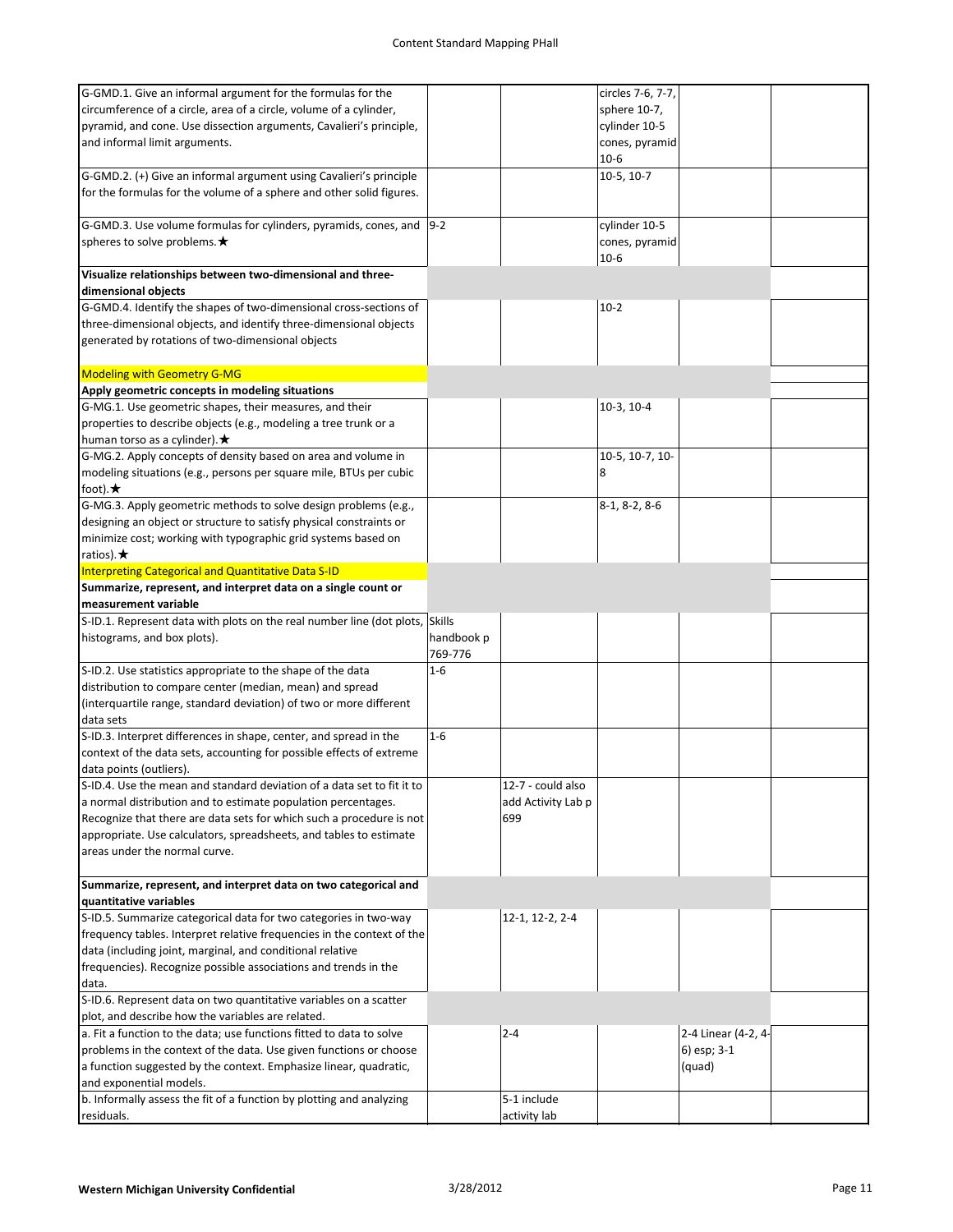| c. Fit a linear function for a scatter plot that suggests a linear<br>association.                                               | $6 - 7$    |                 | $2 - 4$  |     |
|----------------------------------------------------------------------------------------------------------------------------------|------------|-----------------|----------|-----|
| <b>Interpret linear models</b>                                                                                                   |            |                 |          |     |
| S-ID.7. Interpret the slope (rate of change) and the intercept                                                                   | $6 - 7$    |                 | $2 - 4$  |     |
| (constant term) of a linear model in the context of the data.                                                                    |            |                 |          |     |
| S-ID.8. Compute (using technology) and interpret the correlation<br>coefficient of a linear fit.                                 | $6 - 7$    |                 | $2 - 4$  |     |
| S-ID.9. Distinguish between correlation and causation.                                                                           | $1-5, 6-7$ |                 | $2 - 4$  |     |
| Making Inferences and Justifying Conclusions S-IC                                                                                |            |                 |          |     |
| Understand and evaluate random processes underlying statistical                                                                  |            |                 |          |     |
| experiments                                                                                                                      |            |                 |          |     |
| S-IC.1. Understand statistics as a process for making inferences                                                                 |            | $12 - 5$        |          |     |
| about population parameters based on a random sample from that<br>population.                                                    |            |                 |          |     |
| S-IC.2. Decide if a specified model is consistent with results from a                                                            |            | 12-6, 12-7      |          |     |
| given data-generating process, e.g., using simulation. For example,                                                              |            |                 |          |     |
| a model says a spinning coin falls heads up with probability 0.5.                                                                |            |                 |          |     |
| Would a result of 5 tails in a row cause you to question the model?                                                              |            |                 |          |     |
|                                                                                                                                  |            |                 |          |     |
| Make inferences and justify conclusions from sample surveys,<br>experiments, and observational studies                           |            |                 |          |     |
| S-IC.3. Recognize the purposes of and differences among sample                                                                   |            | $12 - 5$        |          |     |
| surveys, experiments, and observational studies; explain how                                                                     |            |                 |          |     |
| randomization relates to each.                                                                                                   |            |                 |          |     |
| S-IC.4. Use data from a sample survey to estimate a population                                                                   |            | $12 - 5$        |          |     |
| mean or proportion; develop a margin of error through the use of                                                                 |            |                 |          |     |
| simulation models for random sampling.                                                                                           |            |                 |          |     |
|                                                                                                                                  |            |                 |          |     |
| S-IC.5. Use data from a randomized experiment to compare two                                                                     |            |                 |          |     |
| treatments; use simulations to decide if differences between                                                                     |            |                 |          |     |
|                                                                                                                                  |            |                 |          |     |
| parameters are significant.                                                                                                      |            |                 |          | yes |
| S-IC.6. Evaluate reports based on data.                                                                                          |            |                 |          | yes |
| Conditional Probability and the Rules of Probability S-CP                                                                        |            |                 |          |     |
| Understand independence and conditional probability and use                                                                      |            |                 |          |     |
| them to interpret data                                                                                                           |            |                 |          |     |
| S-CP.1. Describe events as subsets of a sample space (the set of                                                                 | $2 - 6$    | $1-6, 9-7$      | $11 - 7$ |     |
| outcomes) using characteristics (or categories) of the outcomes, or                                                              |            |                 |          |     |
| as unions, intersections, or complements of other events ("or,"                                                                  |            |                 |          |     |
| "and," "not").                                                                                                                   |            |                 |          |     |
| S-CP.2. Understand that two events A and B are independent if the                                                                | $2 - 7$    | $9 - 7$         |          |     |
| probability of A and B occurring together is the product of their                                                                |            |                 |          |     |
| probabilities, and use this characterization to determine if they are                                                            |            |                 |          |     |
| independent.                                                                                                                     |            |                 |          |     |
| S-CP.3. Understand the conditional probability of A given B as P(A                                                               | $2 - 7$    | $12 - 2$        |          |     |
| and B)/P(B), and interpret independence of A and B as saying that<br>the conditional probability of A given B is the same as the |            |                 |          |     |
| probability of A, and the conditional probability of B given A is the                                                            |            |                 |          |     |
| same as the probability of B.                                                                                                    |            |                 |          |     |
| S-CP.4. Construct and interpret two-way frequency tables of data                                                                 |            | 12-1, 12-2, 9-7 |          |     |
| when two categories are associated with each object being                                                                        |            |                 |          |     |
| classified. Use the two-way table as a sample space to decide if                                                                 |            |                 |          |     |
| events are independent and to approximate conditional                                                                            |            |                 |          |     |
| probabilities. For example, collect data from a random sample of                                                                 |            |                 |          |     |
| students in your school on their favorite subject among math,                                                                    |            |                 |          |     |
| science, and English. Estimate the probability that a randomly                                                                   |            |                 |          |     |
| selected student from your school will favor science given that the                                                              |            |                 |          |     |
| student is in tenth grade. Do the same for other subjects and                                                                    |            |                 |          |     |
| compare the results.                                                                                                             |            |                 |          |     |